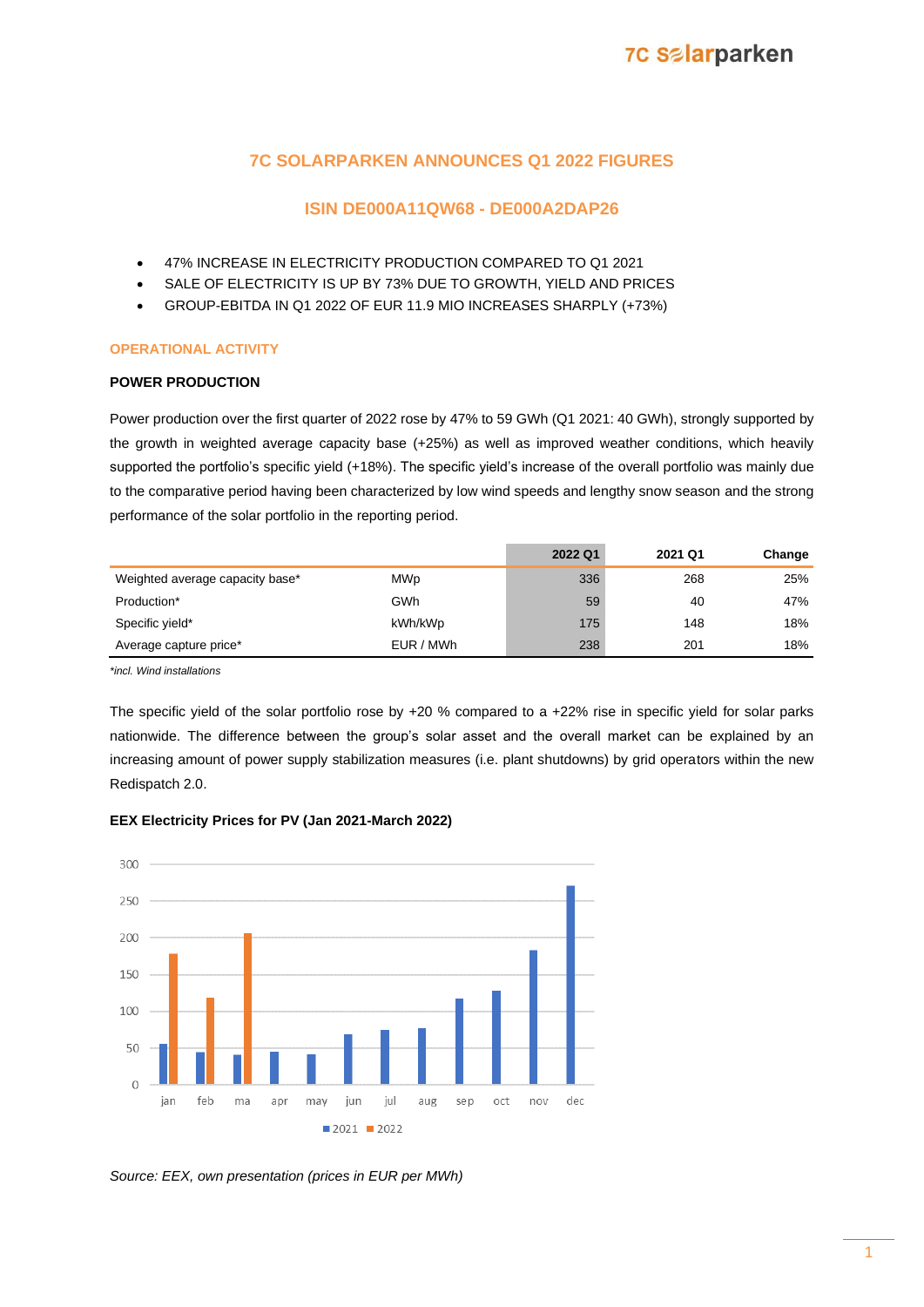

The average capture price for the overall portfolio increased for the first time ever by 18% to 238 EUR / MWh compared to the same period in the previous year (201 EUR / MWh). The capture price is the realized price on the sale of electricity. Ordinarily the capture price would be equal to the fixed feed-in tariff of the group's portfolio. However, under the German Renewable Energy Act, the group sells it electricity as the higher of the EEX Electricity Price for PV and the fixed feed-in tariff. Although in the first quarter of 2022 these electricity prices cooled down somewhat compared to December 2021, on a whole they tripled compared to the first quarter of 2021. As a result, in spite of the ongoing rejuvenation of the portfolio, evidenced by the growth in the weighted average capacity base, the group benefited substantially from higher electricity prices in the first quarter.

#### **ASSET PORTFOLIO**

The asset portfolio grew by 13 MWp to 352 MWp over the first quarter of 2022 compared to year end 2021. This growth consisted of the acquisition of an newbuilt installation in Mecklenburg Western Pomerania with a capacity of 8 MWp as well as several Belgian rooftop solar assets with a combined nominal power of 5 MWp.

At the publication date; there were German projects with a nominal power of 7.8 MWp as well as Belgian projects with a capacity reaching 5.7 MWp under construction.

#### **OPERATIONAL RESULTS**

The revenue over the first three months of 2022 reached EUR 14.1m which corresponds to a staggering increase of 70 % compared to the same period in the previous year (EUR 8.3m). The increase was wholly due to the sale of electricity which rose by 73% on the back of the group scoring a three-pointer in this quarter: (i) portfolio growth contributed EUR 2.1m to the revenues increase whereas (ii) improved weather conditions contributed EUR 1.6m and finally (iii) electricity prices impacted the sale of electricity by EUR 2.2m.

| in TEUR                      | 2022 Q1 | 2021 Q1 | Change |
|------------------------------|---------|---------|--------|
| Revenues                     | 14,137  | 8,338   | 70 %   |
| Of which sale of electricity | 13,950  | 8.076   | 73 %   |
| <b>EBITDA</b>                | 11,914  | 6.879   | 73 %   |

Earnings before interest, taxes, depreciation and amortization (EBITDA) reached EUR 11.9m in the reporting period, which corresponds to an increase of 73 % compared to the first three months of 2021.

Other operating expenses increased to EUR 2.1m in Q1 2022 compared to EUR 1.3m in the comparative period, mainly due to a rise in expenses related to the operation of solar and wind parks by EUR 0.6m. related to the outsourcing of technical operations. Personnel expenses on the other hand decreased only slightly by EUR 0.1m compared to the same period last year.

#### **FINANCIAL POSITION**

Financial liabilities decreased slightly by 1.0% to EUR 238.7m compared to December 31, 2021. Asset acquisitions during the first quarter of 2022 resulted in additions of a total amount of EUR 6.0m in project finance loans. Scheduled redemptions on the other hand, reduced financial liabilities by EUR 8.3m.

Lease liabilities totaling EUR 26.1m, declined slightly by 1.1% during the first three months of 2022 due closing new lease agreements of EUR 0.7m with scheduled redemptions of EUR 0.9m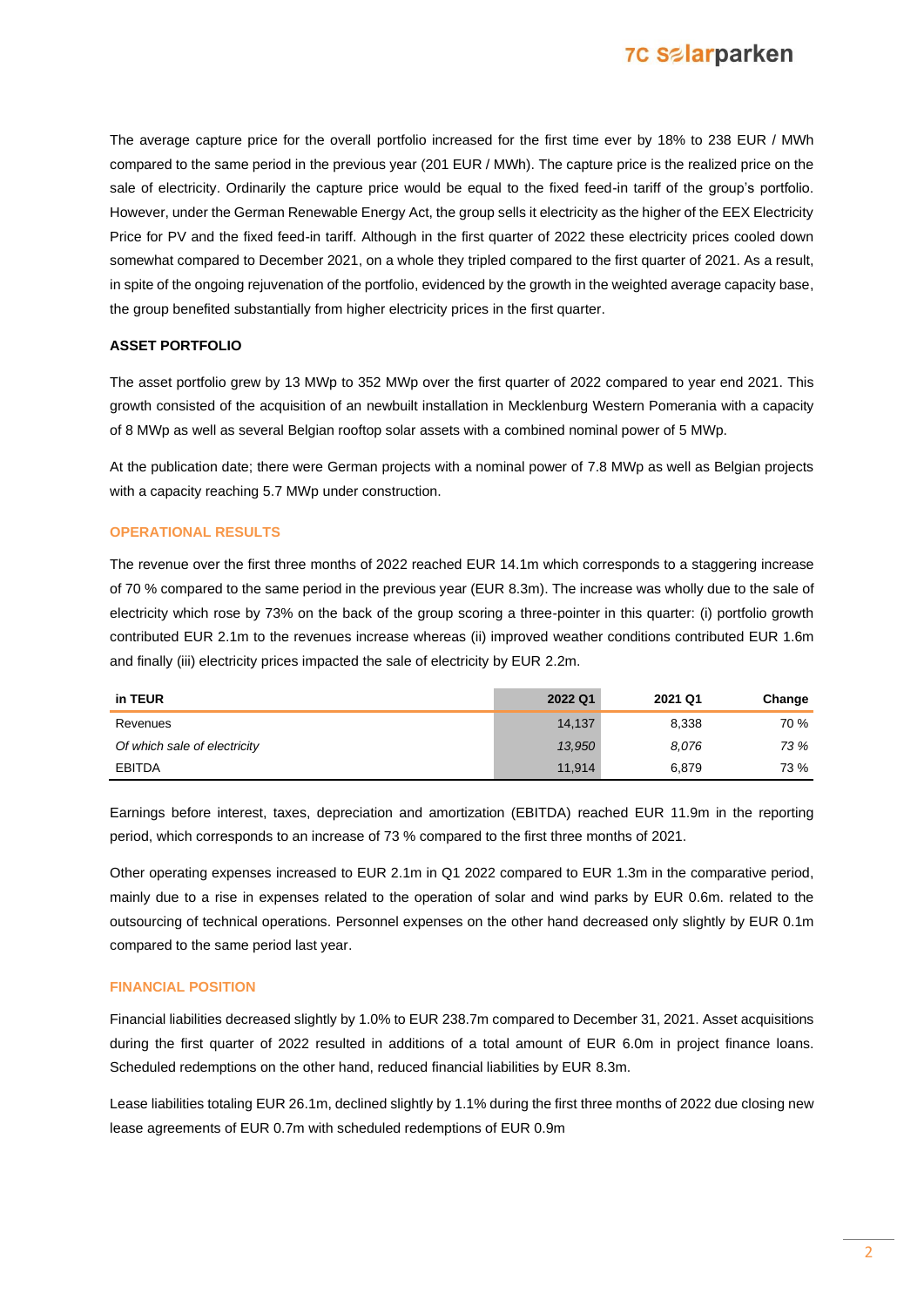## **7C Salarparken**

| <b>NET DEBT (in TEUR)</b>                                                                                                                          | 31.03.2022 31.12.2021 |           | Change   |
|----------------------------------------------------------------------------------------------------------------------------------------------------|-----------------------|-----------|----------|
| Short term and long term financial debt                                                                                                            | 238,779               | 241.091   | $-1.0%$  |
| Short term and long term lease liabilities                                                                                                         | 26,060                | 26.349    | $-1.1\%$ |
| Minus cash and cash equivalents*                                                                                                                   | $-68.120$             | $-69.332$ | $-1.8%$  |
| Minus short and long term lease liabilities according to IFRS 16<br>related to right of use assets from rental agreements for wind and solar parks | $-21.524$             | $-21.538$ | $-0.5%$  |
| Net debt                                                                                                                                           | 175.195               | 176.470   | $-0.7%$  |

*\*thereof TEUR 18,793 restricted (2021: TEUR 18,697)*

Cash and cash equivalents decreased from EUR 69.3m at the end of 2021 to EUR 68.1m at the end of the first quarter 2022, of which EUR 18.8m (at the end of 2021 EUR 18.7m) was restricted. Overall, the group's net debt improved slightly (-0.7%) at EUR 175.2m.

## **GENERAL ANNUAL MEETING 2022 – DIVIDEND PROPOSAL 2021**

The Annual General Meeting will take place in an online session on July 21, 2022.

At the Annual General Meeting, the Management Board will - as already communicated - propose to the shareholders an unchanged dividend of EUR 0.11 per share.

## **SUBSEQUENT EVENTS**

In April 2022, the group has entered into an electricity price swap agreement covering roughly one quarter of the group's total assets (93 MWp). The assets under contract have a weighted average feed-in tariff of 58 EUR per MWh. Under the swap agreement the group will receive a fixed price of 149.5 EUR / MWh in lieu of the higher of the feed-in tariff or the EEX electricity price for the period 1 June 2022 up to 31 December 2023. The swap covers a substantial part of the group's output volume and confirms the solidity of both guidance scenarios for 2022 and provides comfort for the groups' electricity sales and EBITDA for 2023 at this early stage.

## **OUTLOOK**

The group's two scenario guidance for the financial year 2022 as presented in the combined management report 2021 is confirmed. The management board will finetune the guidance further once there is visibility on potential state interventions in light of the current electricity prices.

| Guidance 2022      | Scenario 1 | <b>Scenario 2</b> |
|--------------------|------------|-------------------|
| Revenues           | EUR 68.0m  | EUR 61.8m         |
| <b>EBITDA</b>      | EUR 55.4m  | EUR 49.1m         |
| Cashflow per share | EUR 0.61   | EUR 0.53          |

The assumptions of the group's guidance are explained in the combined management report 2021. The second scenario assumes state intervention to cap the electricity price to 70 EUR / MWh to the extent to which the fixed feed-in tariff is below this price, otherwise the (higher) feed in tariff is assumed.

This quarterly update presents group financial statements (IFRS) but has not been reviewed by an auditor.